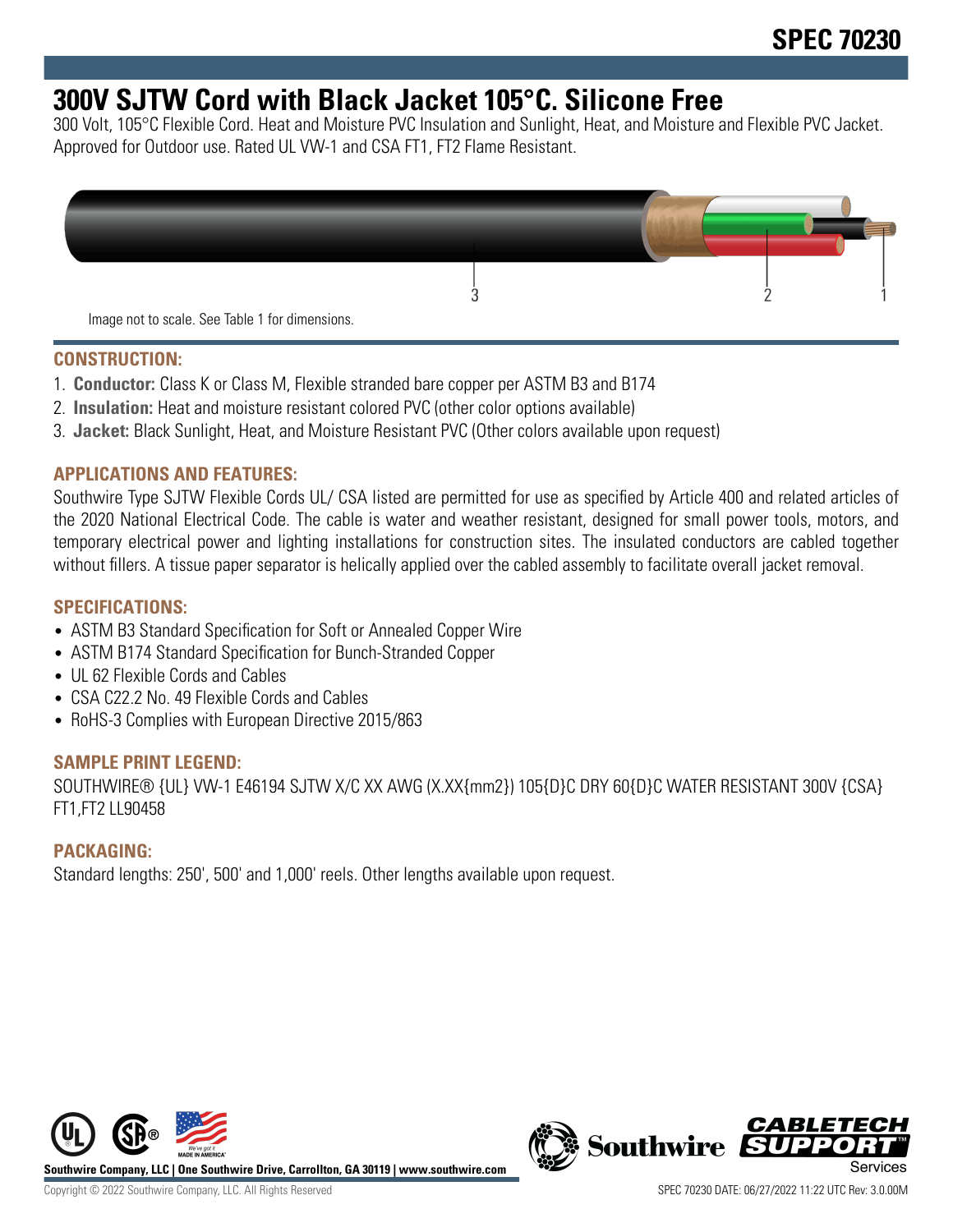## **Table 1 – Weights and Measurements**

| Cond. Size | Cond. Number   | Cond. Strands  | Insul. Thickness | Jacket Thickness | Approx. OD | Approx. Weight | Ampacity * |
|------------|----------------|----------------|------------------|------------------|------------|----------------|------------|
| AWG/Kcmil  | Count          | $# \times$ AWG | mil              | mil              | inch       | lb/1000ft      | Amp        |
| 18         | $\overline{2}$ | 16/30          | 30               | 30               | 0.3        | 46             | 10         |
| 18         | 3              | 16/30          | 30               | 30               | 0.31       | 55             | 10         |
| 18         | 4              | 16/30          | 30               | 30               | 0.34       | 70             | 7          |
| 16         | 2              | 26/30          | 30               | 30               | 0.32       | 58             | 13         |
| 16         | 3              | 26/30          | 30               | 30               | 0.33       | 68             | 13         |
| 14         | $\overline{2}$ | 41/30          | 30               | 30               | 0.34       | 72             | 18         |
| 14         | 3              | 41/30          | 30               | 30               | 0.37       | 88             | 18         |
| 14         | 4              | 41/30          | 30               | 30               | 0.4        | 113            | 15         |
| 14         | 5              | 41/30          | 30               | 30               | 0.47       | 151            | 15         |
| 12         | 2              | 65/30          | 30               | 30               | 0.42       | 110            | 25         |
| 12         | 3              | 65/30          | 30               | 45               | 0.45       | 139            | 25         |
| 12         | 4              | 65/30          | 30               | 45               | 0.48       | 167            | 20         |

All dimensions are nominal and subject to normal manufacturing tolerances

◊ Cable marked with this symbol is a standard stock item

\* Ampacities are based on TABLE 400.5(A)(1) of the 2020 National Electrical Code and CEC Table 12.

### **Table 2 – Weights and Measurements (Metric)**

| Cond. Size | Cond. Number   | Cond. Strands  | Insul. Thickness | Jacket Thickness<br>Approx. OD |       | Approx. Weight | Ampacity * |
|------------|----------------|----------------|------------------|--------------------------------|-------|----------------|------------|
| AWG/Kcmil  | Count          | $# \times$ AWG | mm               | mm<br>mm                       |       | kg/km          | Amp        |
| 18         | $\overline{2}$ | 16/30          | 0.76             | 0.76                           | 7.62  | 68             | 10         |
| 18         | 3              | 16/30          | 0.76             | 0.76                           | 7.87  | 82             | 10         |
| 18         | 4              | 16/30          | 0.76             | 0.76<br>8.64                   |       | 104            |            |
| 16         | 2              | 26/30          | 0.76             | 0.76                           | 8.13  | 86             | 13         |
| 16         | 3              | 26/30          | 0.76             | 0.76                           | 8.38  | 101            | 13         |
| 14         | 2              | 41/30          | 0.76             | 0.76                           | 8.64  | 107            | 18         |
| 14         | 3              | 41/30          | 0.76             | 0.76                           | 9.40  | 131            | 18         |
| 14         | 4              | 41/30          | 0.76             | 0.76                           | 10.16 | 168            | 15         |
| 14         | 5              | 41/30          | 0.76             | 0.76                           | 11.94 | 225            | 15         |
| 12         | 2              | 65/30          | 0.76             | 0.76                           | 10.67 | 164            | 25         |
| 12         | 3              | 65/30          | 0.76             | 1.14                           | 11.43 | 207            | 25         |
| 12         | 4              | 65/30          | 0.76             | 1.14                           | 12.19 | 249            | 20         |